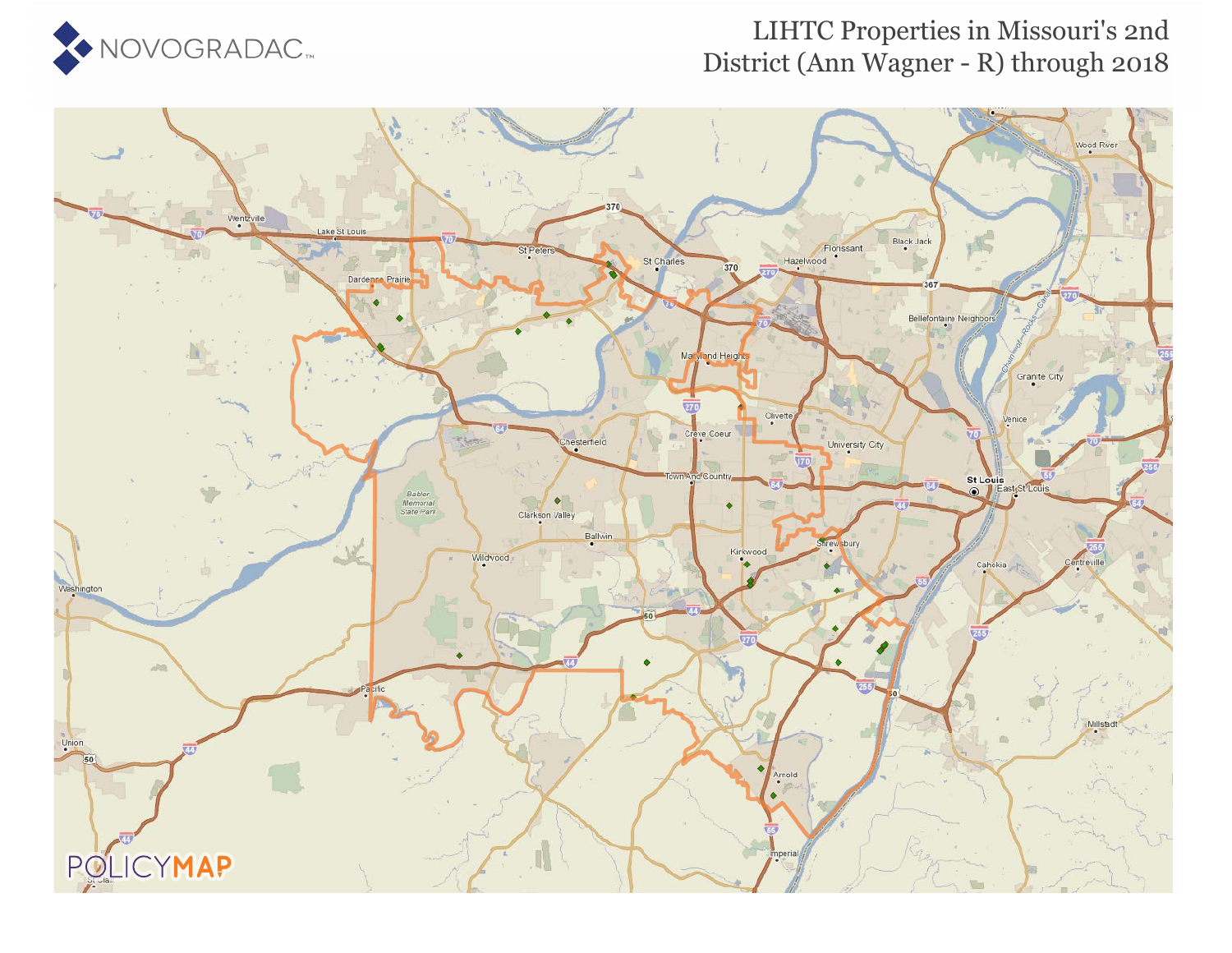| <b>Project Name</b>                        | <b>Address</b>                                    | City              | <b>State</b> | <b>Zip Code</b> | Nonprofit<br><b>Sponsor</b> | <b>Allocation</b><br><b>Year</b> | <b>Annual</b><br><b>Allocated</b><br><b>Amount</b> | <b>Year Placed</b><br>in Service | <b>Construction Type</b>        | <b>Total</b><br><b>Units</b> | Low<br><b>Income</b><br><b>Units</b> | <b>Rent or</b><br><b>Income</b><br><b>Ceiling</b> | <b>Credit</b><br>Percentage                         | Tax-<br><b>Exempt</b><br><b>Bond</b> | <b>HUD Multi-</b><br>Family<br><b>Financing/Rental</b><br><b>Assistance</b> |
|--------------------------------------------|---------------------------------------------------|-------------------|--------------|-----------------|-----------------------------|----------------------------------|----------------------------------------------------|----------------------------------|---------------------------------|------------------------------|--------------------------------------|---------------------------------------------------|-----------------------------------------------------|--------------------------------------|-----------------------------------------------------------------------------|
| MEACHAM PARK APTS                          | 1284<br>ROCKRIDGE PL KIRKWOOD                     |                   | MO           | 63122           | No                          | 2002                             | \$0                                                | 2002                             | <b>New Construction</b>         | 83                           | 70                                   |                                                   | $70$ % present $_{\rm{No}}$ $_{\rm{value}}$         |                                      |                                                                             |
| ${\tt BROOKSIDE}$ VILLAGE                  | $10240 \over \text{MACKENZIE RD}$ ST LOUIS        |                   | MO           | 63123           | No                          | 2006                             | \$395,000                                          | 2007                             | Acquisition and Rehab 80        |                              | 73                                   | 60% AMGI                                          | <b>Both 30%</b><br>and 70%<br>present value         | No                                   |                                                                             |
| <b>HAWKINS VILLAGE</b><br><b>APTS</b>      | 1075 CABALLO<br><b>CT</b>                         | <b>FENTON</b>     | MO           | 63026           | No                          | 2007                             | \$299,229                                          | 2007                             | Acquisition and Rehab 140       |                              | 139                                  | 60% AMGI                                          | $30\,\%$ present $\,$ Yes value                     |                                      |                                                                             |
| <b>408 WHITE CHAPEL</b><br>DR              | 408 WHITE<br><b>CHAPEL DR</b>                     | <b>O FALLON</b>   | MO           | 63368           |                             | 1992                             | \$0                                                | 1993                             | New Construction                | $\overline{1}$               | $\mathbf{1}$                         |                                                   | Not<br>Indicated                                    |                                      |                                                                             |
| MOD 1, 2 & 3                               | $\mathbf{1}$<br>CONGRESSIONA O FALLON<br>L WAY CT |                   | MO           | 63368           |                             | 1993                             | $\boldsymbol{\mathsf{S}}\boldsymbol{\mathsf{O}}$   | 1993                             | <b>New Construction</b>         | 8                            | 8                                    |                                                   | Not<br>Indicated                                    | No                                   |                                                                             |
| <b>HIDDEN TERRACE</b><br><b>TOWNHOMES</b>  | 2500 FALCONS<br><b>WAY</b>                        | <b>ST CHARLES</b> | MO           | 63303           | Yes                         | 1994                             | \$0                                                | 1995                             | New Construction                | 40                           | 40                                   |                                                   | $70\,\%$ present $\,$ No value                      |                                      |                                                                             |
| <b>HILLSIDE</b><br><b>AFFORDABLE ASSOC</b> | 200 KINGSTON ST LOUIS<br>DR                       |                   | MO           | 63125           | No                          | 1994                             | $\$0$                                              | 1995                             | Acquisition and Rehab 36        |                              | 36                                   |                                                   | <b>Both 30%</b><br>and 70%<br>present value         | No                                   |                                                                             |
| <b>COVINGTON MANOR</b><br><b>APTS</b>      | 3746 BROKEN<br><b>HILL DR</b>                     | <b>ST LOUIS</b>   | MO           | 63125           | $\mathbf{N}\mathbf{o}$      | 1997                             | \$0                                                | 1997                             | Acquisition and Rehab 400       |                              | 255                                  |                                                   | $30\,\%$ present $\,$ Yes value                     |                                      |                                                                             |
| <b>ASHWOOD APTS</b>                        | <b>1400 PARK</b><br><b>ASHWOOD CT</b>             | <b>ST CHARLES</b> | MO           | 63304           | $\mathbf{N}\mathbf{o}$      | 2000                             | \$0                                                | 2000                             | New Construction                | 276                          | 276                                  |                                                   | $30\,\%$ present $\,$ Yes value                     |                                      |                                                                             |
| <b>HILLSIDE II APTS</b>                    | 160 KINGSTON<br>DR                                | <b>ST LOUIS</b>   | MO           | 63125           | Yes                         | 1998                             | \$0                                                | 2000                             | Acquisition and Rehab 48        |                              | 48                                   |                                                   | <b>Both 30%</b><br>and 70%<br>present value         | No                                   |                                                                             |
| <b>KINGSTON VALLEY</b><br><b>APTS</b>      | 356 KINGSTON ST LOUIS<br>DR                       |                   | MO           | 63125           | No                          | 1999                             | \$0                                                | 2000                             | <b>Acquisition and Rehab 33</b> |                              | 33                                   |                                                   | $70\,\%$ present $\,$ No value                      |                                      |                                                                             |
| PARK RIDGE APTS (ST<br>LOUIS)              | 328 KINGSTON<br>DR                                | <b>ST LOUIS</b>   | $_{\rm MO}$  | 63125           | $\rm\thinspace No$          | 1998                             | \$0                                                | 2000                             | Acquisition and Rehab 60        |                              | 60                                   |                                                   | <b>Both 30%</b><br>and $70\%$<br>$\,$ present value | $\mathbf{N}\mathbf{o}$               |                                                                             |
| <b>ASHWOOD</b><br><b>APARTMENTS</b>        | <b>1200 PARK</b><br>ASHWOOD DR                    | SAINT CHARLES MO  |              | 63301-0000      | $\mathbf{N}\mathbf{o}$      | 1998                             | \$622,553                                          | 2000                             | <b>New Construction</b>         | 276                          | 274                                  | 60% AMGI                                          | <b>Both 30%</b><br>and 70%<br>present value         | N <sub>o</sub>                       | $\mathbf{N}\mathbf{o}$                                                      |

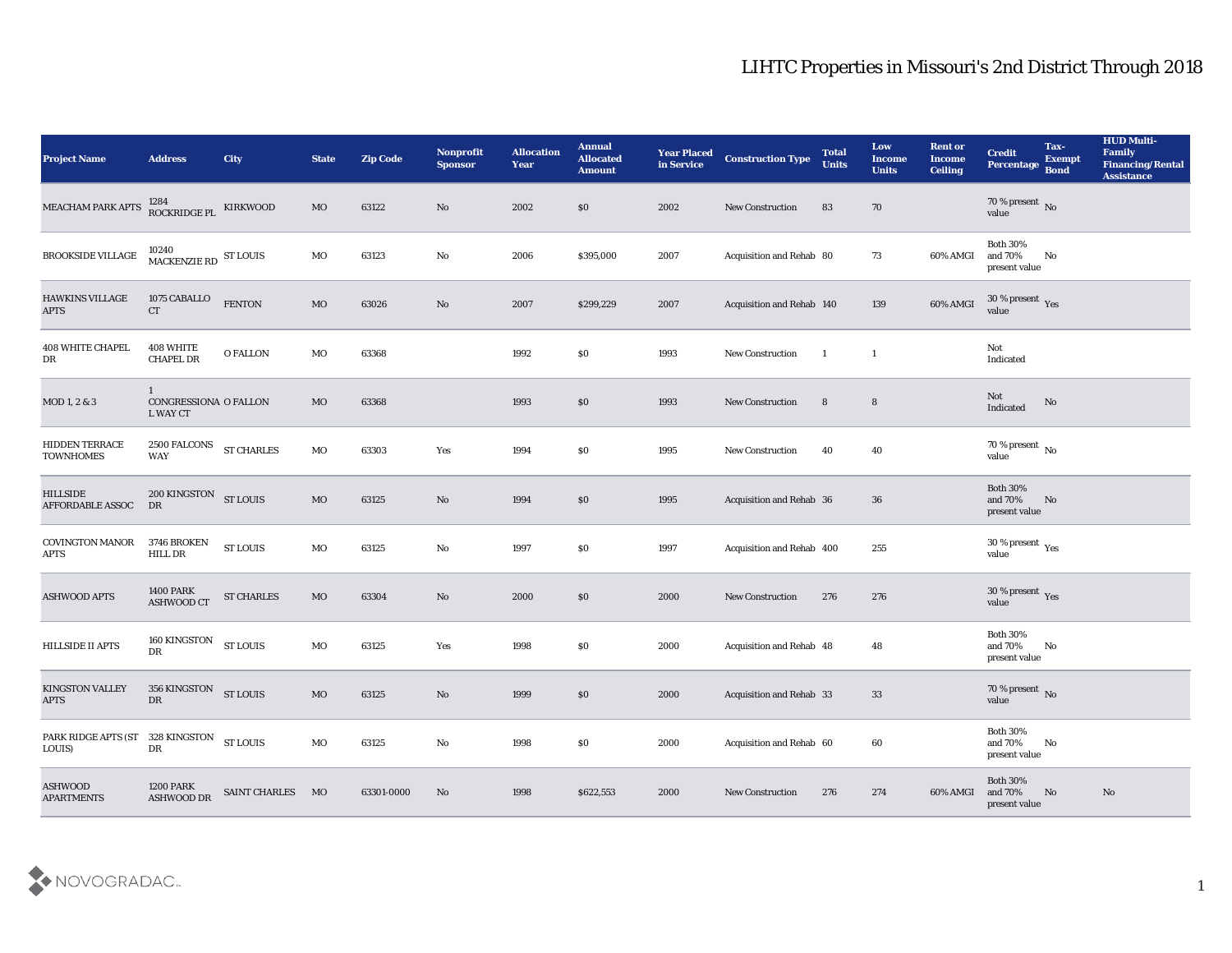| <b>Project Name</b>                                    | <b>Address</b>                               | City              | <b>State</b> | <b>Zip Code</b> | Nonprofit<br><b>Sponsor</b> | <b>Allocation</b><br><b>Year</b> | <b>Annual</b><br><b>Allocated</b><br><b>Amount</b> | Year Placed<br>in Service | <b>Construction Type</b>  | <b>Total</b><br><b>Units</b> | Low<br><b>Income</b><br><b>Units</b> | <b>Rent or</b><br><b>Income</b><br><b>Ceiling</b> | <b>Credit</b><br>Percentage Bond            | Tax-<br><b>Exempt</b>  | <b>HUD Multi-</b><br>Family<br><b>Financing/Rental</b><br><b>Assistance</b> |
|--------------------------------------------------------|----------------------------------------------|-------------------|--------------|-----------------|-----------------------------|----------------------------------|----------------------------------------------------|---------------------------|---------------------------|------------------------------|--------------------------------------|---------------------------------------------------|---------------------------------------------|------------------------|-----------------------------------------------------------------------------|
| <b>WALDEN POND APTS</b>                                | 409 THOREAU<br>TRAIL                         | HIGH RIDGE        | MO           | 63049           | Yes                         | 2001                             | \$0                                                | 2001                      | <b>New Construction</b>   | 238                          | 238                                  |                                                   | $30\,\%$ present $\,$ Yes value             |                        |                                                                             |
| <b>HILLSIDE</b><br><b>AFFORDABLE</b><br><b>HOUSING</b> | 212 KINGSTON<br>$\mathbf{D}\mathbf{R}$       | <b>LEMAY</b>      | MO           | 63125           |                             | Insufficient<br>Data             | $\$0$                                              | Insufficient<br>Data      | Not Indicated             | 12                           | $\bf{0}$                             |                                                   | Not<br>Indicated                            |                        |                                                                             |
| 2013 N GEYER RD                                        | <b>2013 N GEYER</b><br>RD                    | <b>DES PERES</b>  | MO           | 63131           | $\mathbf{N}\mathbf{o}$      | 1988                             | \$0                                                | 1988                      | Acquisition and Rehab 2   |                              | $\mathbf{2}$                         |                                                   | Not<br>Indicated                            | No                     |                                                                             |
| 405 ALSOBROOK ST                                       | 405<br>ALSOBROOK ST ST LOUIS                 |                   | MO           | 63122           | Yes                         | 1988                             | \$0                                                | 1988                      | <b>New Construction</b>   | $\blacksquare$               | $\mathbf{1}$                         |                                                   | Not<br>Indicated                            | $\mathbf {No}$         |                                                                             |
| 409 ALSOBROOK ST                                       | ALSOBROOK ST ST LOUIS                        |                   | MO           | 63122           | Yes                         | 1988                             | \$0                                                | 1988                      | <b>New Construction</b>   | $\blacksquare$               | $\mathbf{1}$                         |                                                   | Not<br>Indicated                            | No                     |                                                                             |
| 412 NEW YORK ST                                        | 412 NEW YORK ST LOUIS<br>$\operatorname{ST}$ |                   | <b>MO</b>    | 63122           | Yes                         | 1988                             | $\$0$                                              | 1988                      | <b>New Construction</b>   | $\overline{\phantom{0}}$     | $\overline{1}$                       |                                                   | Not<br>Indicated                            | No                     |                                                                             |
| 415 MEACHAM ST                                         | <b>415 MEACHAM</b><br><b>ST</b>              | <b>ST LOUIS</b>   | MO           | 63122           | Yes                         | 1988                             | \$0                                                | 1988                      | <b>New Construction</b>   | $\overline{\mathbf{1}}$      | $\mathbf{1}$                         |                                                   | Not<br>Indicated                            | No                     |                                                                             |
| <b>COLONIAL VILLAGE</b><br><b>APTS</b>                 | 11 COLONIAL<br><b>VILLAGE CT</b>             | <b>ST LOUIS</b>   | MO           | 63119           |                             | 1991                             | \$0                                                | 1991                      | Acquisition and Rehab 164 |                              | 131                                  |                                                   | Not<br>Indicated                            | No                     |                                                                             |
| CARRIAGE HILLS: LOT 455 WHITE<br>146                   | <b>CHAPEL DR</b>                             | <b>O FALLON</b>   | MO           | 63368           |                             | 1991                             | \$0                                                | 1991                      | New Construction          | $\blacksquare$               | <sup>1</sup>                         |                                                   | Not<br>Indicated                            | No                     |                                                                             |
| CARRIAGE HILLS: LOT 439 WHITE<br>176                   | <b>CHAPEL DR</b>                             | <b>O FALLON</b>   | MO           | 63368           |                             | 1991                             | \$0                                                | 1991                      | New Construction          | $\overline{1}$               | $\mathbf{1}$                         |                                                   | Not<br>Indicated                            | No                     |                                                                             |
| <b>MACKENZIE PLACE</b>                                 | 8520<br>MACKENZIE RD AFFTON                  |                   | MO           | 63123           | Yes                         | 2010                             | \$743,900                                          | 2011                      | <b>New Construction</b>   | 34                           | 34                                   | 60% AMGI and 70%                                  | <b>Both 30%</b><br>$\,$ present value       | No                     |                                                                             |
| <b>FALCONS WAY</b><br><b>TOWNHOMES</b>                 | 2516 FALCONS<br>WAY                          | <b>ST CHARLES</b> | $_{\rm MO}$  | 63303           | $\rm\thinspace No$          | 2011                             | \$315,100                                          | 2012                      | Acquisition and Rehab 40  |                              | 40                                   | 60% AMGI                                          | <b>Both 30%</b><br>and 70%<br>present value | $\mathbf{N}\mathbf{o}$ | No                                                                          |
| WATER CREST VILLAS                                     | 1803 BIG BILL<br>RD                          | <b>ARNOLD</b>     | MO           | 63010           | Yes                         | 2011                             | \$768,500                                          | 2012                      | <b>New Construction</b>   | 50                           | 50                                   | 60% AMGI                                          | Both $30\%$<br>and $70\%$<br>present value  | $\rm No$               | $\rm\, No$                                                                  |

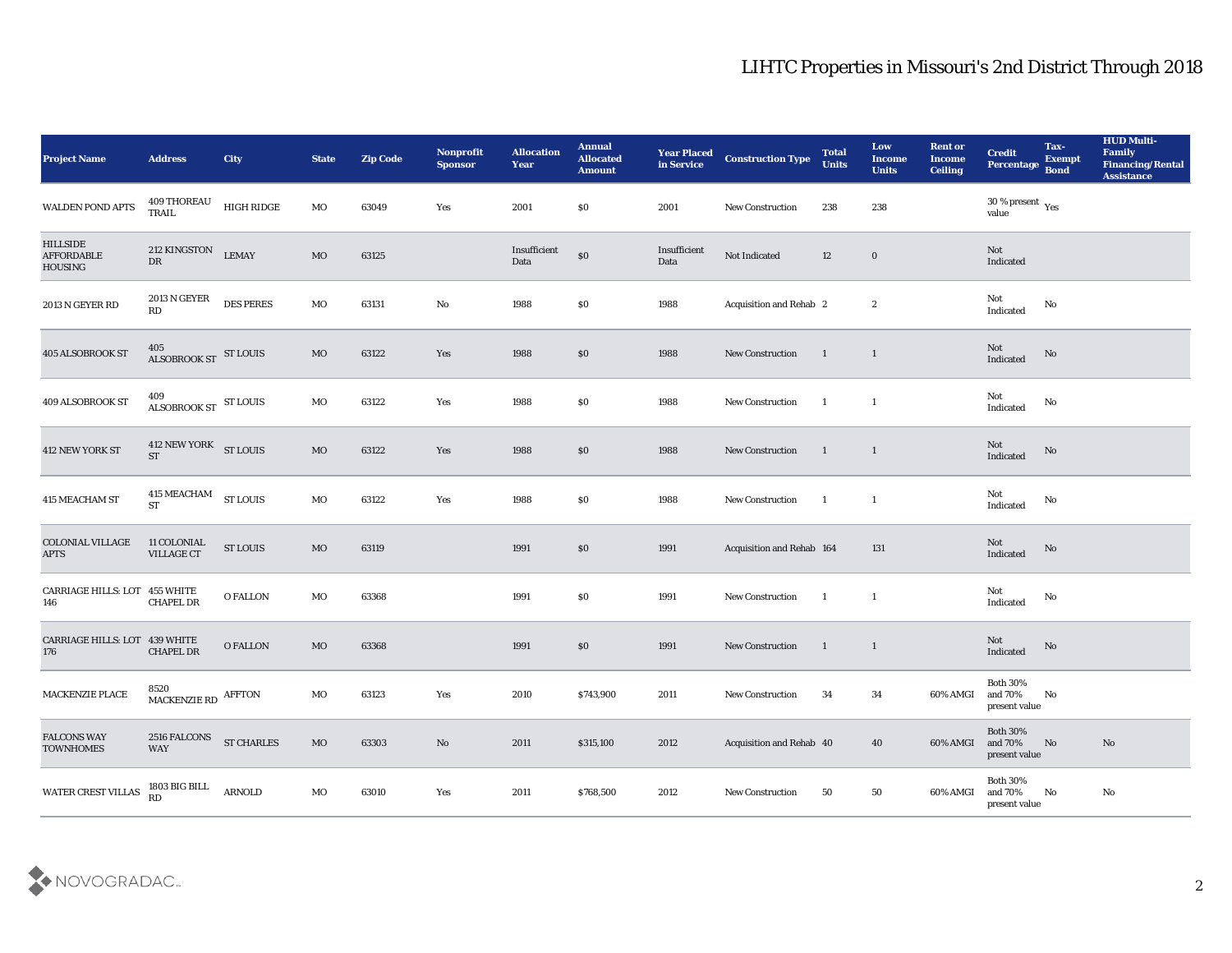| <b>Project Name</b>                                          | <b>Address</b>                                         | <b>City</b>                | <b>State</b> | <b>Zip Code</b> | <b>Nonprofit</b><br><b>Sponsor</b> | <b>Allocation</b><br>Year | <b>Annual</b><br><b>Allocated</b><br><b>Amount</b> | <b>Year Placed</b><br>in Service | <b>Construction Type</b>                | <b>Total</b><br><b>Units</b> | Low<br><b>Income</b><br><b>Units</b> | <b>Rent or</b><br><b>Income</b><br><b>Ceiling</b> | <b>Credit</b><br>Percentage Bond            | Tax-<br><b>Exempt</b> | <b>HUD Multi-</b><br>Family<br><b>Financing/Rental</b><br><b>Assistance</b> |
|--------------------------------------------------------------|--------------------------------------------------------|----------------------------|--------------|-----------------|------------------------------------|---------------------------|----------------------------------------------------|----------------------------------|-----------------------------------------|------------------------------|--------------------------------------|---------------------------------------------------|---------------------------------------------|-----------------------|-----------------------------------------------------------------------------|
| ST JOSEPH/HOLY<br><b>INFANT APTS</b>                         | 7663 WATSON<br>RD                                      | <b>SHREWSBURY</b>          | MO           | 63119           | Yes                                | 2009                      | \$403,648                                          | 2013                             | Acquisition and Rehab 157               |                              | 157                                  | 60% AMGI                                          | <b>Both 30%</b><br>and 70%<br>present value | No                    | No                                                                          |
| TRIANGLE III                                                 | 1511 TRIANGLE ST PETERS<br>DR                          |                            | MO           | 63303           | No                                 | 2011                      | \$385,000                                          | 2013                             | <b>New Construction</b>                 | 40                           | 40                                   | 60% AMGI                                          | 30 % present $\,$ No $\,$<br>value          |                       | No                                                                          |
| RICHARDSON RIDGE<br><b>VILLAS</b>                            | 3509 ST JOHNS ARNOLD<br><b>CHURCH RD</b>               |                            | MO           | 63010           | No                                 | 2013                      | \$11,088,000                                       | 2014                             | <b>New Construction</b>                 | 48                           | 48                                   | 60% AMGI                                          | 70 % present No<br>value                    |                       | No                                                                          |
| <b>COVENANT PLACE I</b>                                      | $10$ MILLSTONE $\quad$ SAINT LOUIS<br><b>CAMPUS</b>    |                            | MO           | 63146-0000      | No                                 | 2014                      | \$630,000                                          | 2016                             | New Construction                        | 101                          | ${\bf 66}$                           | 60% AMGI                                          | 70 % present $\overline{N_0}$<br>value      |                       | No                                                                          |
| <b>HILLSDALE HOMES</b><br>2015                               | 2174<br>ENGLEWOOD<br><b>TERRACE</b>                    | <b>CHESTERFIELD</b>        | MO           | 63017-0000      | No                                 | 2015                      | \$450,000                                          | 2016                             | <b>New Construction</b>                 | 30                           | 30                                   | 60% AMGI                                          | $70\,\%$ present $\,$ No value              |                       | No                                                                          |
| LIFE SKILLS<br>REHAB/FILMORE<br><b>PLACE</b>                 | 365 SOUTH<br><b>FILLMORE</b><br><b>AVENUE</b>          | <b>KIRKWOOD</b>            | MO           | 63122-0000      | $\mathbf{N}\mathbf{o}$             | 2015                      | S <sub>1</sub>                                     | 2016                             | Both New Construction $_0$<br>and $A/R$ |                              | $\bf{0}$                             | 60% AMGI                                          | 30 % present $\gamma_{\rm e s}$<br>value    |                       | No                                                                          |
| QUEENSBROOKE<br><b>VILLAGE SENIOR</b><br><b>LIVING PHASE</b> | <b>DRIVE</b>                                           | 411 ELIZABETH SAINT PETERS | MO           | 63376-0000      | No                                 | 2015                      | \$467,000                                          | 2016                             | New Construction                        | 48                           | 48                                   | 60% AMGI                                          | 70 % present No<br>value                    |                       | No                                                                          |
| <b>TOWN SQUARE</b><br><b>APARTMENTS</b>                      | 900 TOWNE<br>SQUARE DRIVE PRAIRIE                      | <b>DARDENNE</b>            | MO           | 63368-7382      | No                                 | 2015                      | \$619,000                                          | 2016                             | <b>New Construction</b>                 | $\bf{0}$                     | $\bf{0}$                             | 60% AMGI                                          | 70 % present $\,$ No $\,$<br>value          |                       | No                                                                          |
| <b>WEST CLAY SENIOR</b><br><b>LIVING</b>                     | <b>2800 WEST</b><br><b>CLAY VALLEY</b><br><b>DRIVE</b> | <b>SAINT CHARLES</b>       | MO           | 63301-2573      | No                                 | 2014                      | \$657,000                                          | 2016                             | <b>New Construction</b>                 | $\bf{0}$                     | $\bf{0}$                             | 60% AMGI                                          | $70$ % present $${\rm No}$$ value           |                       | $\mathbf{N}\mathbf{o}$                                                      |
| <b>AVONLEA SENIOR</b><br>LIVING                              | 531 AVONLEA<br><b>COURT</b>                            | <b>EUREKA</b>              | MO           | 63025-0000      | No                                 | 2016                      | \$530,000                                          | 2018                             | <b>New Construction</b>                 | 48                           | 48                                   | 60% AMGI                                          | 70 % present<br>value                       |                       | $\mathbf{N}\mathbf{o}$                                                      |
|                                                              |                                                        |                            |              |                 |                                    |                           |                                                    |                                  |                                         |                              |                                      |                                                   |                                             |                       |                                                                             |
| 36 Projects Reported                                         |                                                        |                            |              |                 |                                    |                           | \$18,373,931                                       |                                  |                                         | 2,499                        | 2,251                                |                                                   |                                             |                       |                                                                             |

Location: Missouri's 2nd District (Congressional District, 116th)